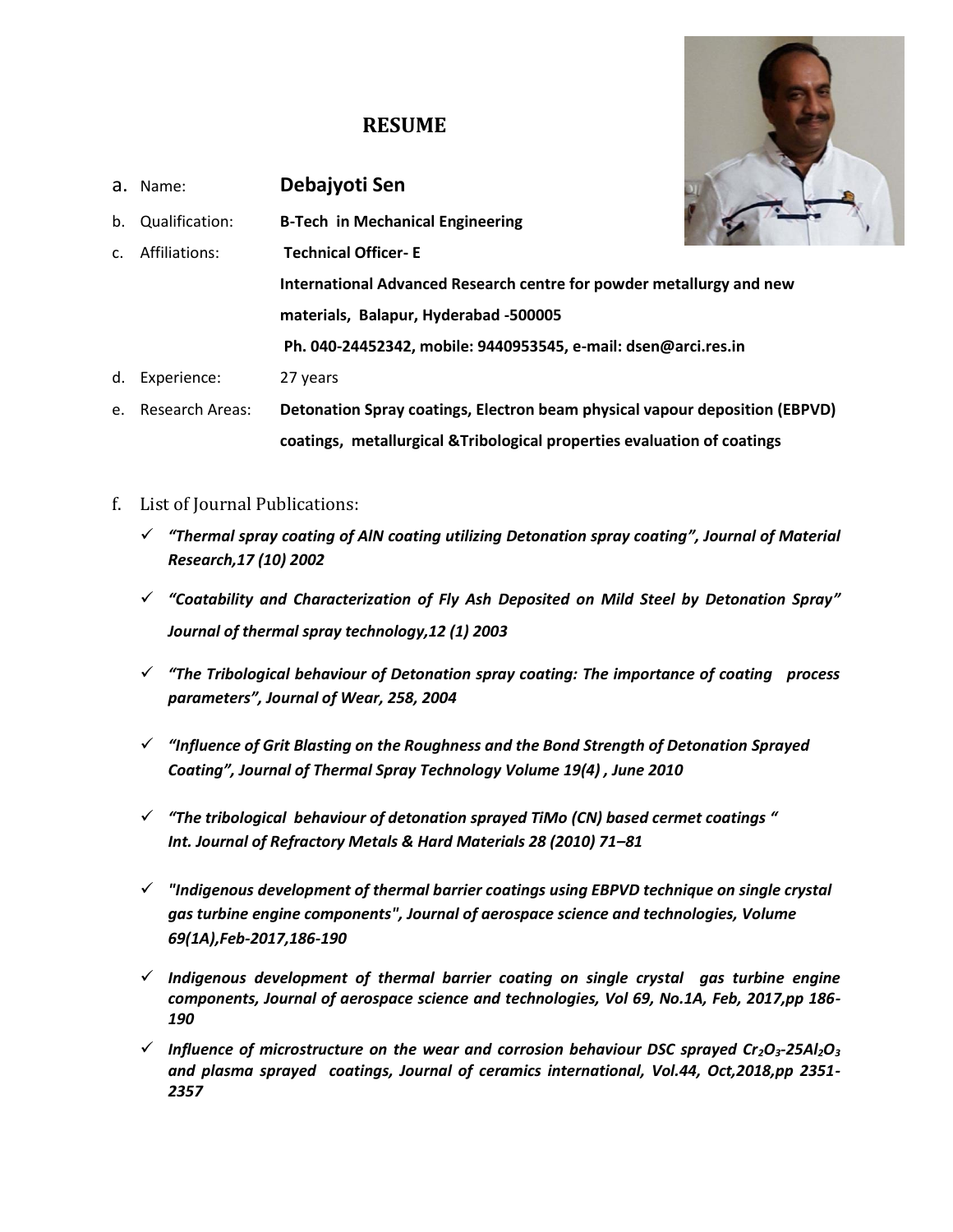- g. Conference proceedings:
	- ✓ **"Detonation Coating Process", Transactions of the Powder Metallurgy Association of India, 1993, Vol.20, p. 1-5**
	- ✓ **"Detonation Coating Process: Some Selected Case Studies", Transactions of the Powder Metallurgy Association of India, 1994, Vol.21, p.74-80.**
	- ✓ **"Wear Resistant Coating of Turbine Blades by Detonation Gun", Transactions of the Powder Metallurgy Association of India, 1995, Vol.22, p.56-59.**
	- ✓ *"Detonation Coating Process of LP Turbine blades-A Statistical Quality Control Approach", Transactions of the Powder Metallurgy Association of India, 1996, Vol.23*
	- ✓ **"***Tribological Behaviour of Thermal Sprayed Coatings", Proceedings of the XIth Surface Modification Technologies, , Published in The Institute of Materials, London, 1998,p.872-886.*
	- ✓ **"***The influence of powder particle velocity and temperature on the property of Cr3C2-25NiCr coating obtained by detonation-gun", Proceedings of the 15th International Thermal Spraying Conference, Nice, France, 1998. P.385-393.*
	- ✓ *"The Influence of Teflon Additions on the Properties of WC-CO Coatings Obtained by Detonation Gun Coating", Proceedings of the 13th Surface Modification Technologies, Published in the Institute of Materials, London, 1999, p.71-81.*
	- ✓ *"The Influence of Powder characteristics on the properties of Detonation sprayed Cr3C2-25NiCr coating", Proceedings of the 17 th International Thermal Spraying Conference ITSC conference Montreal , Canada,May,2000*
	- ✓ *"Influence of Laser Glazing on the Characteristic and tribological Performance of Plasma and Detonation Sprayed WC-Co Coating ", proceedings Published in ITSC-2001, Singapore*
	- ✓ **"Development of Nano Tungsten carbide -12 Cobalt powder by mechanical milling & its coating characteristics", published in proceeding of International Powder metallurgy conference at NOIDA, U.P. 2007**